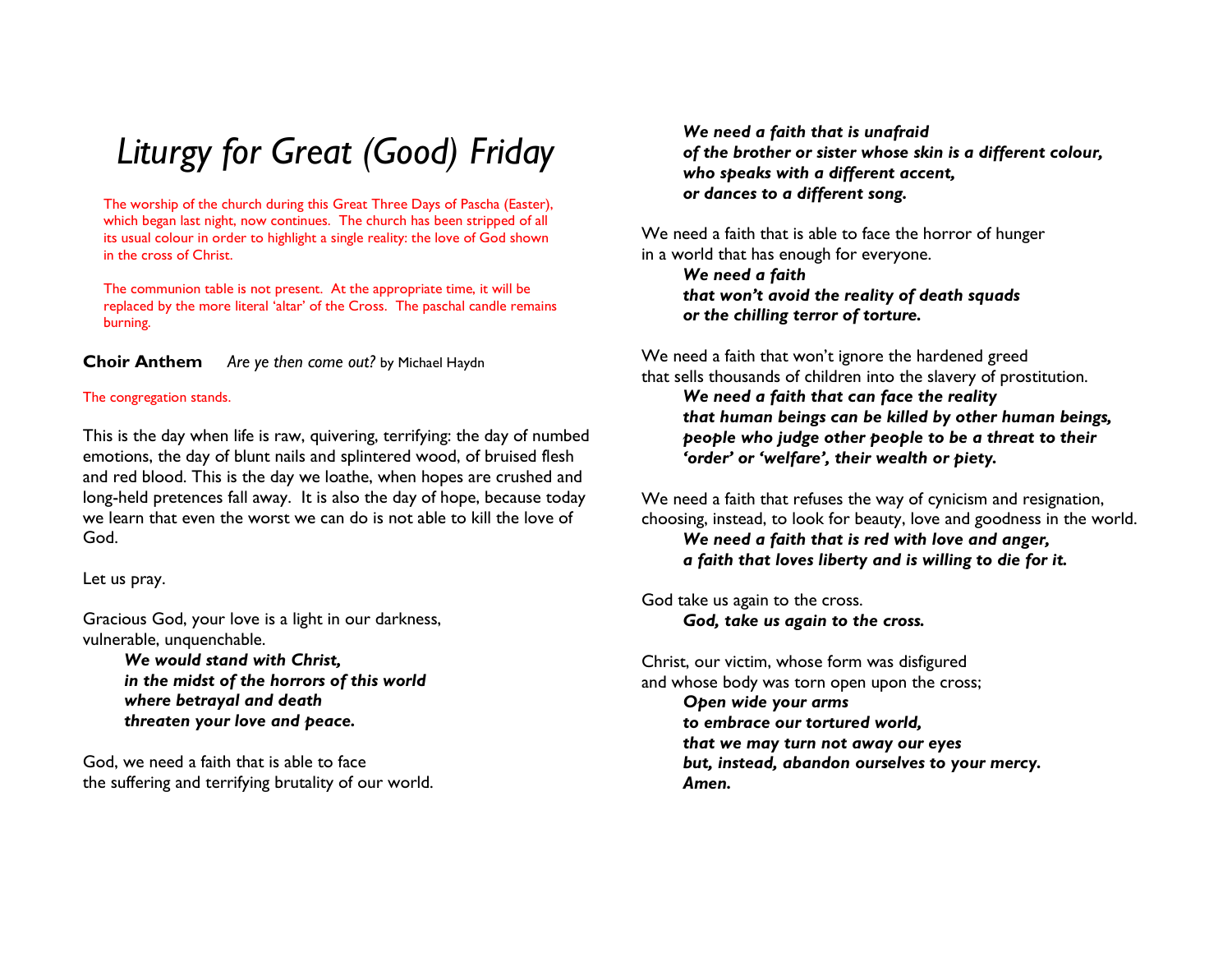#### Hymn 339 O Sacred Head

The congregation is seated.

Gospel Proclamation part 1: John 18.1-12

Again and again we have bound and taken you captive, O Lord, Because it's easier, easier than facing the reality of what you ask of us.

Again and again you have been taken captive and your voice silenced.

Again and again

 you have been dragged out of the cupboard, whenever it seems that invoking your name will justify our attempts to gain what we want at the expense ofothers.

Gospel Proclamation part 2: John 18.13-28a

The following chant is sung through twice:





Gospel Proclamation part 3: John 18.28b-38a

The chant is sung twice more:

O Brother Jesus . . .

## Gospel Proclamation part 4: John 18.38b-19.16a

Hymn<sup>337</sup> O dearest Jesus

During the singing of the hymn, a large wooden cross will be carried in and placed amongst the people.

Behold the wood of the cross on which the saviour of the world was hung. Come, let us worship him.

Behold the wood of the cross on which the saviour of the world was hung. Come, let us worship him.

Behold the wood of the cross on which the saviour of the world was hung. Come, let us worship him.

Gospel Proclamation part 5: John 19.16b-25a

Saviour of the world, what have you done to deserve this? And what have we done to deserve you? Strung up between criminals, cursed and spat upon, you wait for death and look for us, for us whose sin has brought you low. To the mystery of undeserved suffering, you bring the deeper mystery of unmerited love.

Forgive us for not knowing what we have done. Open our eyes to what we are doing now, even as, through wood and nails, you dismember our depravity and transform us by your grace.

Scripture: Isaiah 52.13–53.12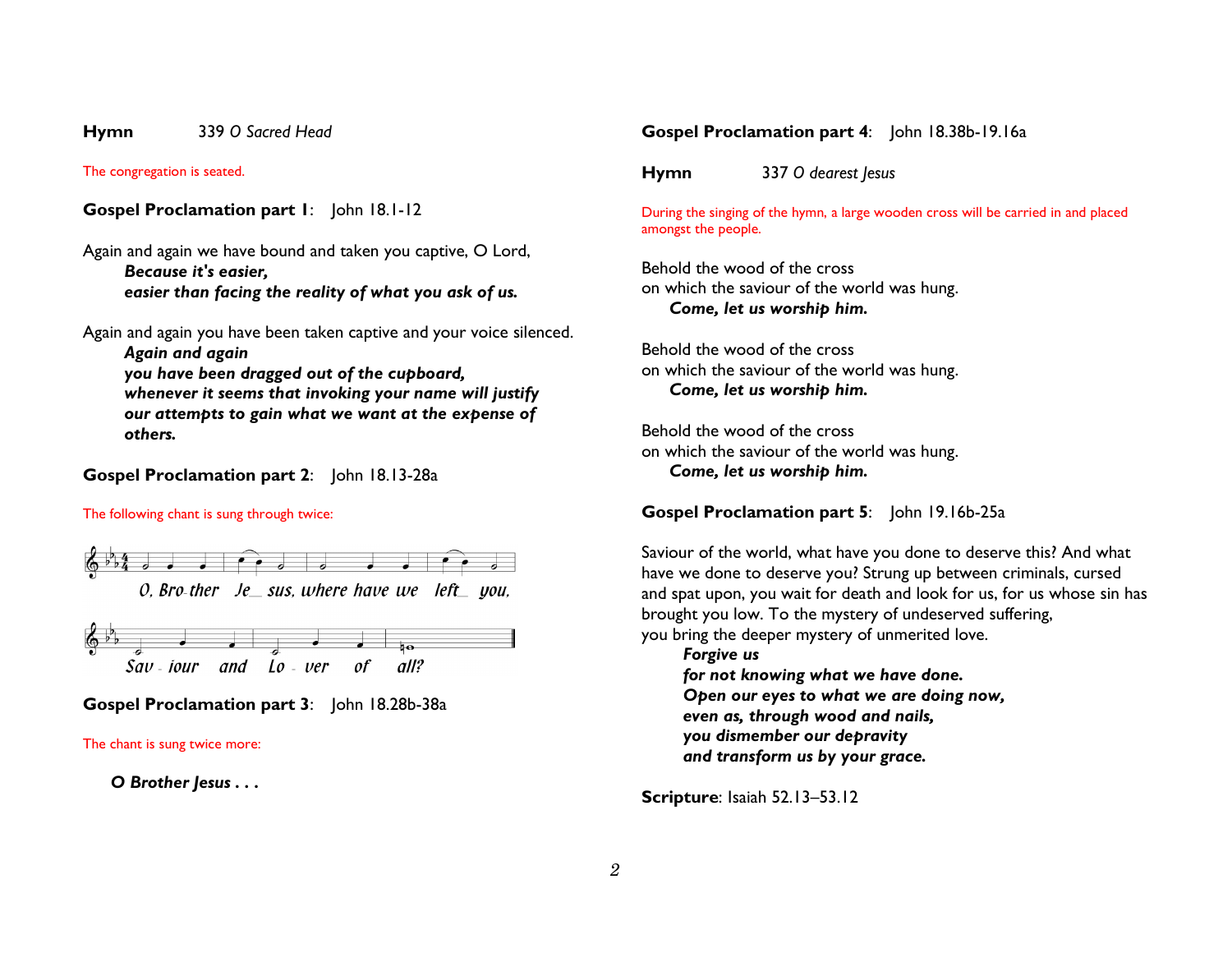#### Psalm 22 from 9 in the hymnbook

## The Reproaches from the Cross

O my people, what have I done to you? How have I offended you? Answer me.

I brooded over the abyss, with my words I called forth creation: but you have brooded on destruction, and manufactured the means of chaos.



O my people, what have I done to you? How have I offended you? Answer me.

I breathed life into your bodies, and carried you tenderly in my arms: but you have armed yourselves for war, breathing out threats of violence. Holy God. Holy and Mighty, Holy and Immortal One, have mercy upon us.

O my people, what have I done to you? How have I offended you? Answer me.

I made the desert blossom before you, I fed you with an open hand: but you have grasped the children's food, and laid waste fertile lands. Holy God. Holy and Mighty, Holy and Immortal One, have mercy upon us.

O my people, what have I done to you? How have I offended you? Answer me.

I abandoned my power like a garment, choosing your unprotected flesh: but you have robed yourselves in privilege, and chosen to despise the abandoned. Holy God. Holy and Mighty, Holy and Immortal One, have mercy upon us.

O my people, what have I done to you? How have I offended you? Answer me.

I would have gathered you to me as a lover, and shown you the ways of peace: but you enclosed yourselves within the bunker of your fears, refusing to surrender yourselves to my love.

Holy God. Holy and Mighty, Holy and Immortal One, have mercy upon us.

O my people, what have I done to you? How have I offended you? Answer me.

I have torn the veil of my glory asunder, making the mystery of my love known to everyone who would look on Christ: but you have disfigured my beauty and turned away your face. Holy God. Holy and Mighty, Holy and Immortal One, have mercy upon us.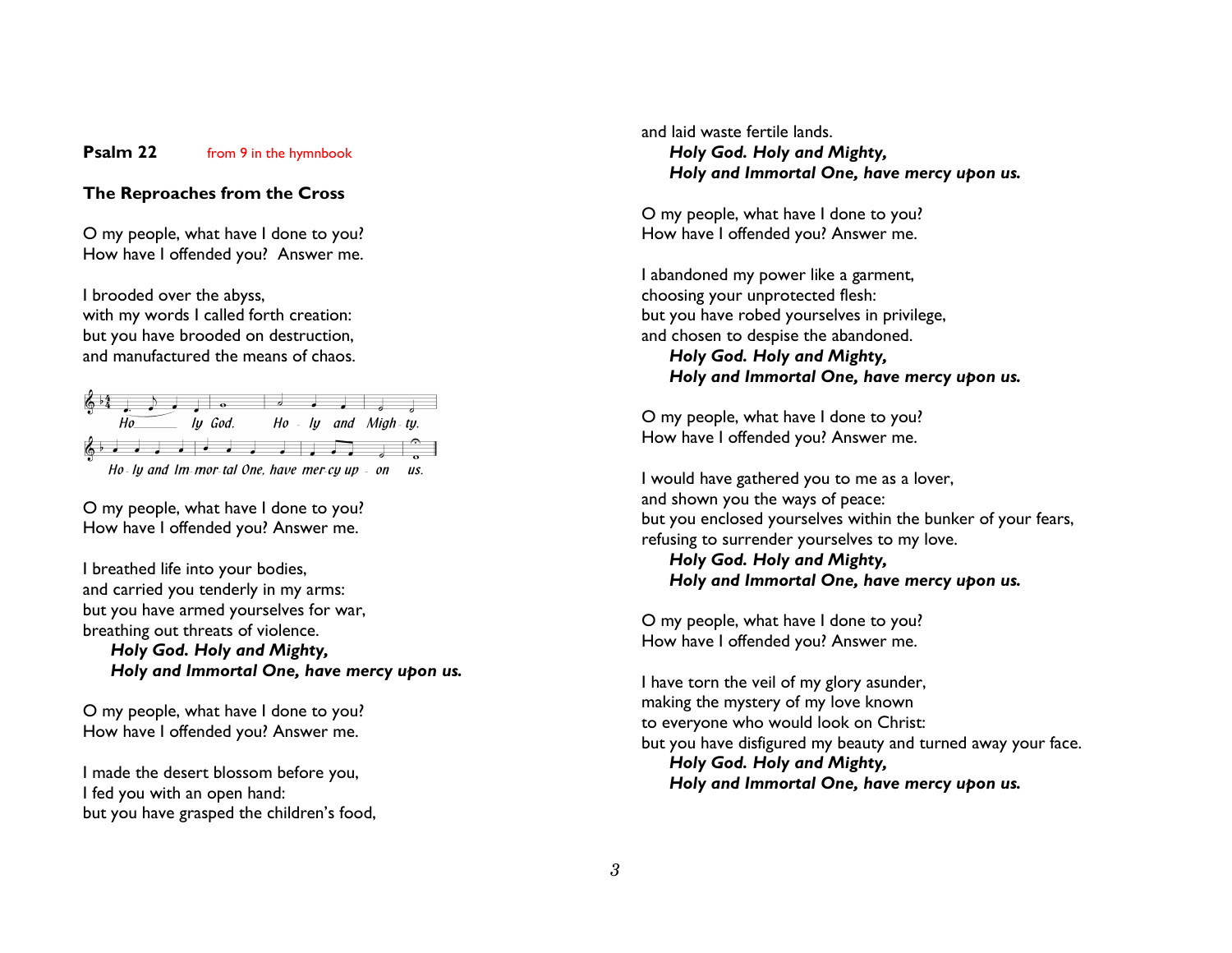O my people, what have I done to you? How have I offended you? Answer me.

I laboured to deliver you into life, as a woman labours to give birth to her child: but you have delighted in bloodshed, and laboured only to bereave the world. Holy God. Holy and Mighty, Holy and Immortal One, have mercy upon us.

O my people, what have I done to you? How have I offended you? Answer me.

I gave you with the power of my Spirit, that you may seek truth and heal the oppressed: but you abandoned my gift and followed a lie, seeking only to be 'relaxed and comfortable'.

Holy God. Holy and Mighty, Holy and Immortal One, have mercy upon us.

## Personal Responses

In response to the Reproaches, you are invited to spend some time in contemplation and silent prayer. There will be about ten minutes of background music, during which you may wish to enact your prayer by standing at the cross or kneeling to touch the cross as you pray.

O Christ, we are stripped bare by your suffering. You see our dreams, our demons, and the secrets we keep even from ourselves. Forgive all that needs to be forgiven, heal all that needs to be healed, awaken all the good that sleeps in us, banish all the fears that paralyse us.

## May the power of your cross overshadow our lives for ever, and your resurrection clothe us with love and hope.Amen.

## Declaration of Grace: Hebrews 10.16-22

#### The presiding minister picks up the cross and holds it before the people, saying:

 'This is the covenant that I will make with them after those days,' says the Lord: 'I will put my laws in their hearts, and I will write them on

their minds.'

He also adds,

'I will remember their sins and their lawless deeds no more.'

Where there is forgiveness of these, there is no longer any offering for sin. Therefore, my friends, since we have confidence to enter the sanctuary by the blood of Jesus, by the new and living way that he opened for us through the curtain (that is, through his body), and since we have a great priest over the house of God, let us approach with a true heart in full assurance of faith, with our hearts sprinkled clean from an evil conscience and our bodies washed with pure water.

## Gospel Proclamation part 6: John 19.25-30

The cross is struck three times with a hammer, to signify the death of Jesus as the great act of love at the heart of God the Trinity. The paschal candle is shattered to signify the going out of God's light. A time of silence is kept.

**Hymn** 342 When I survey the wondrous cross

Gospel Proclamation part 7: John 19.31-37

Once again we are loathe to face up to what we have done. We quickly seek to clean up the mess, to hide the evidence, to get life back to normal again. We want it finished and the body put out of sight. Yet that disfigured body, if we would only face him, is evidence of the love we crave, and the irreplaceable source of the healing we cry for.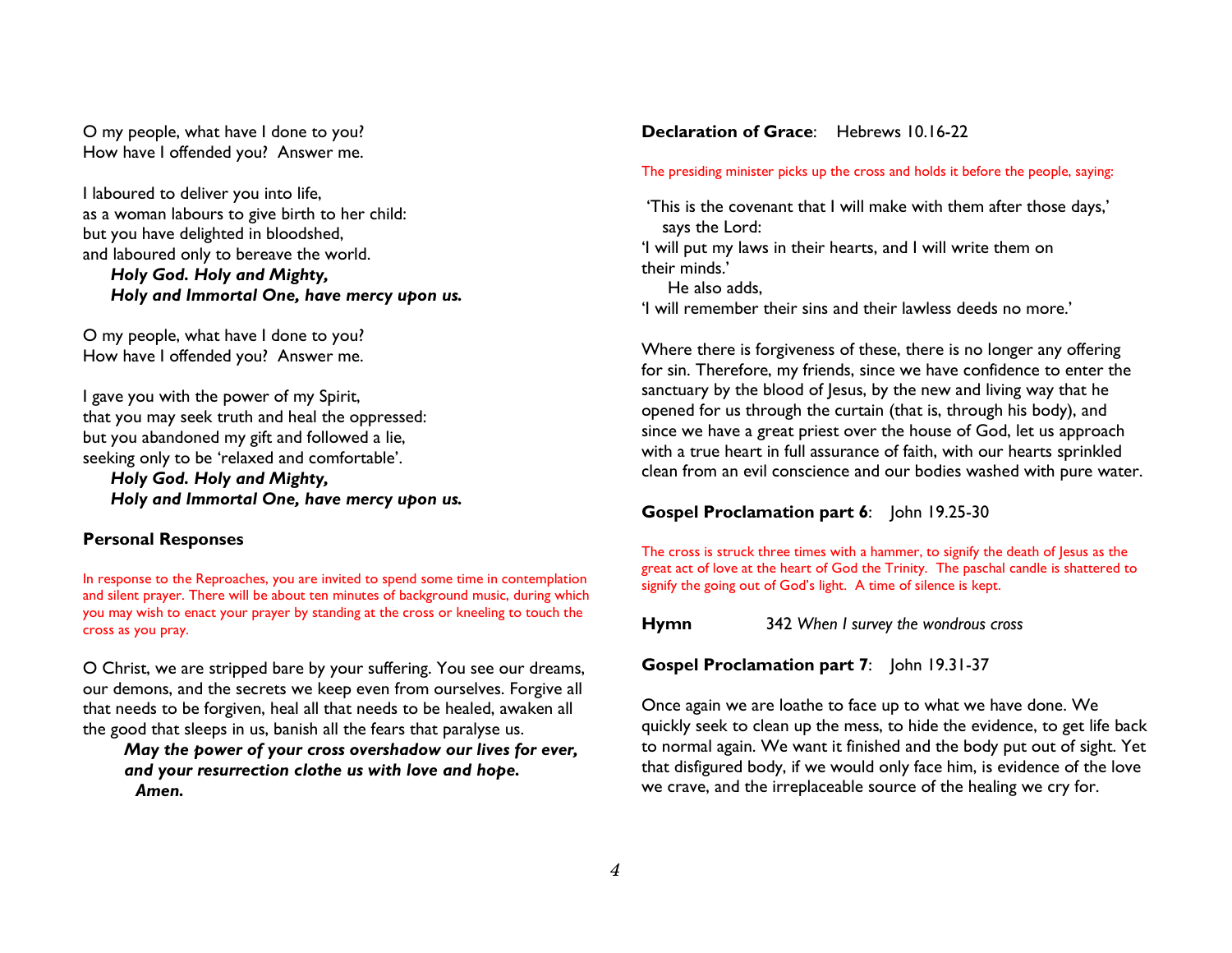Give us courage, God, to see beyond the blood and the horror. Give us to know that in this death is the beginning of life for us all.

Gospel Proclamation part 8: John 19.38-42

## Burial

A white cloth is placed over the cross as a sign of Christ's burial. The white cloth traditionally symbolizes the Christian's sharing in Christ's death through baptism.



Je-sus re-mem-ber me when you come in to your king-dom.

Scripture: Hebrews 4:14-16, 5:7-9

Let us unite ourselves in the ministry of intercession with our High Priest, Jesus Christ, who even in the face of death continued to offer up prayers and appeals for the world he loved.

## Prayers of the People

## Those who are able may kneel during the prayers as an expression of our dependence on God.

It was priests of the holy faith and civic authorities of the holy city who conspired to get rid of Jesus. So let us pray for the leaders of church and state, that they might seek justice and truth and advance the peace and welfare of all.

#### We pray in silence.

## Your will be done, Lord, Your love be shown.

As the darkness closed in on Jesus, in agony of heart he prayed "Father, take this cup from me." So let us pray for all who live in fear and cry out for deliverance.

## We pray in silence.

Your will be done, Lord, Your love be shown.

It was with a kiss that Jesus was betrayed: a sign of heaven used for hell. So let us pray for all who have been betrayed, and for those who are crippled by the misery of having betrayed another.

## We pray in silence.

Your will be done, Lord, Your love be shown.

It was ordinary people like us whose cries of "Hosanna" turned to "Crucify." So let us pray for ordinary people whose lusts for vengeance and domination crowd out the holy passion for peace; and let us especially pray for the peace of Jerusalem.

## We pray in silence

Your will be done, Lord, Your love be shown.

Jesus was condemned on false charges, dragged outside the city, bruised and battered, and then tortured to death before a jeering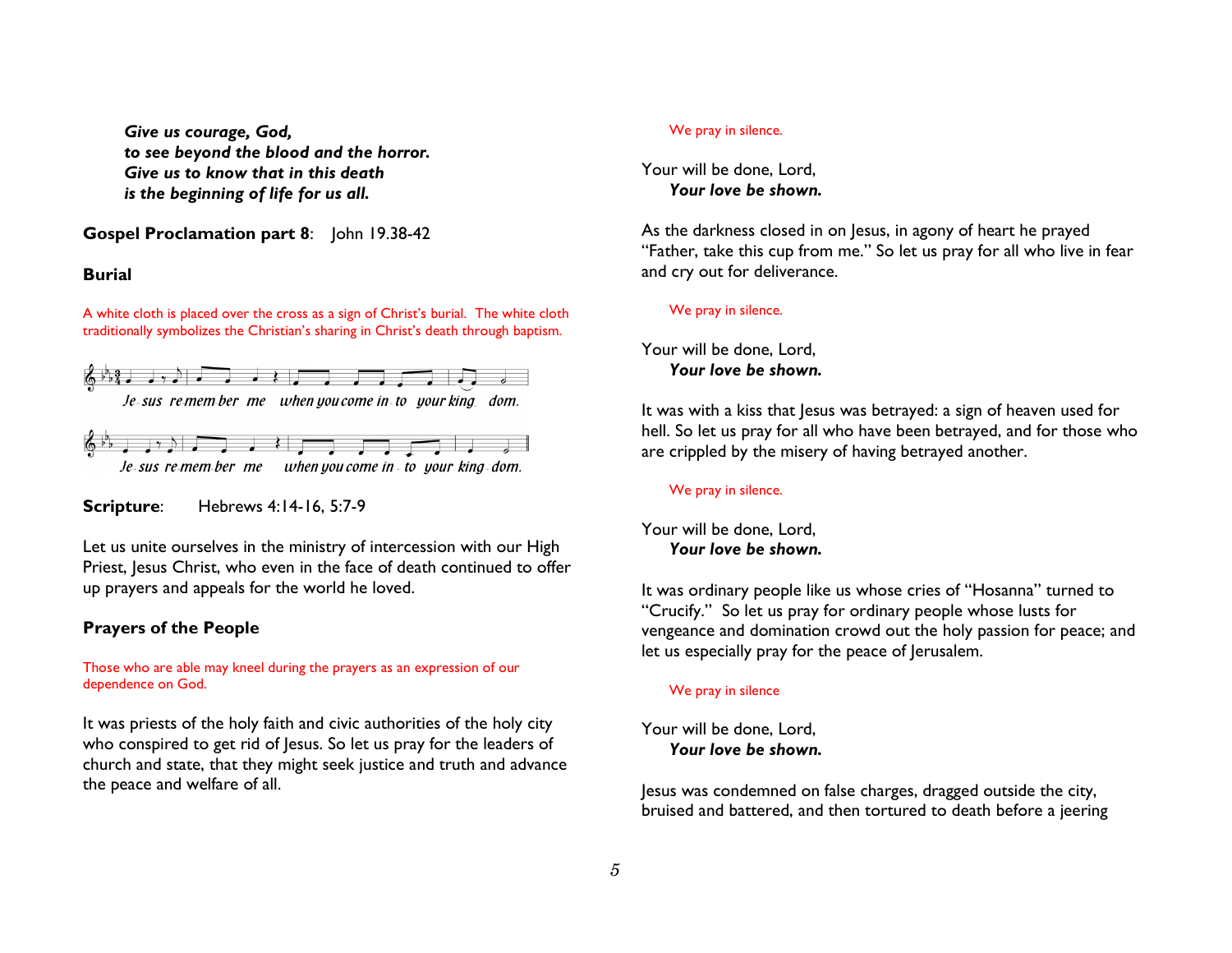crowd. So let us pray for all who unjustly bear the wounds of a broken world, that their suffering might not be in vain.

## We pray in silence.

## Your will be done, Lord, Your love be shown.

Jesus sought forgiveness for those who drove nails into his flesh even before they knew their wrongdoing. So let us pray for ourselves that we might have the strength to forgive when wrong is done to us; but that our strength in forgiving may not weaken our resistance of evil.

## We pray in silence.

Your will be done, Lord, Your love be shown.

Forsaken and alone on the cross, it was into the hands of God that Jesus entrusted his spirit. As he had come into the world with nothing, so now he departed. So let us pray for all who face impending death and for all who have departed.

## We pray in silence.

Your will be done, Lord, Your love be shown.

Finally let us pray for all those things for which our Lord taught us to pray:

Our Father in heaven, hallowed be your name, your kingdom come,

 your will be done on earth as in heaven. Give us today our daily bread. Forgive us our sins as we forgive those who sin against us. Save us from the time of trial, and deliver us from evil. For the Kingdom, the power and the glory are yours, now and for ever. Amen.

That which is Christ-like within us shall be crucified. It shall suffer and be broken. And that which is Christ-like within us shall rise up. It shall love and create.

Michael Leunig

Lord Christ, your bitter agony was watched from afar by frightened followers:

 give us courage and love; so that, being steadfast in the face of horror, we may also know the power of your resurrection. Amen.

SongResurrection Song by John Michael Talbot

Take up your cross and follow the way The way of Jesus Christ His yoke is easy, his burden light. Our resurrection song.

1. Any who seek to follow me Must deny their very selves Take up their own cross everyday